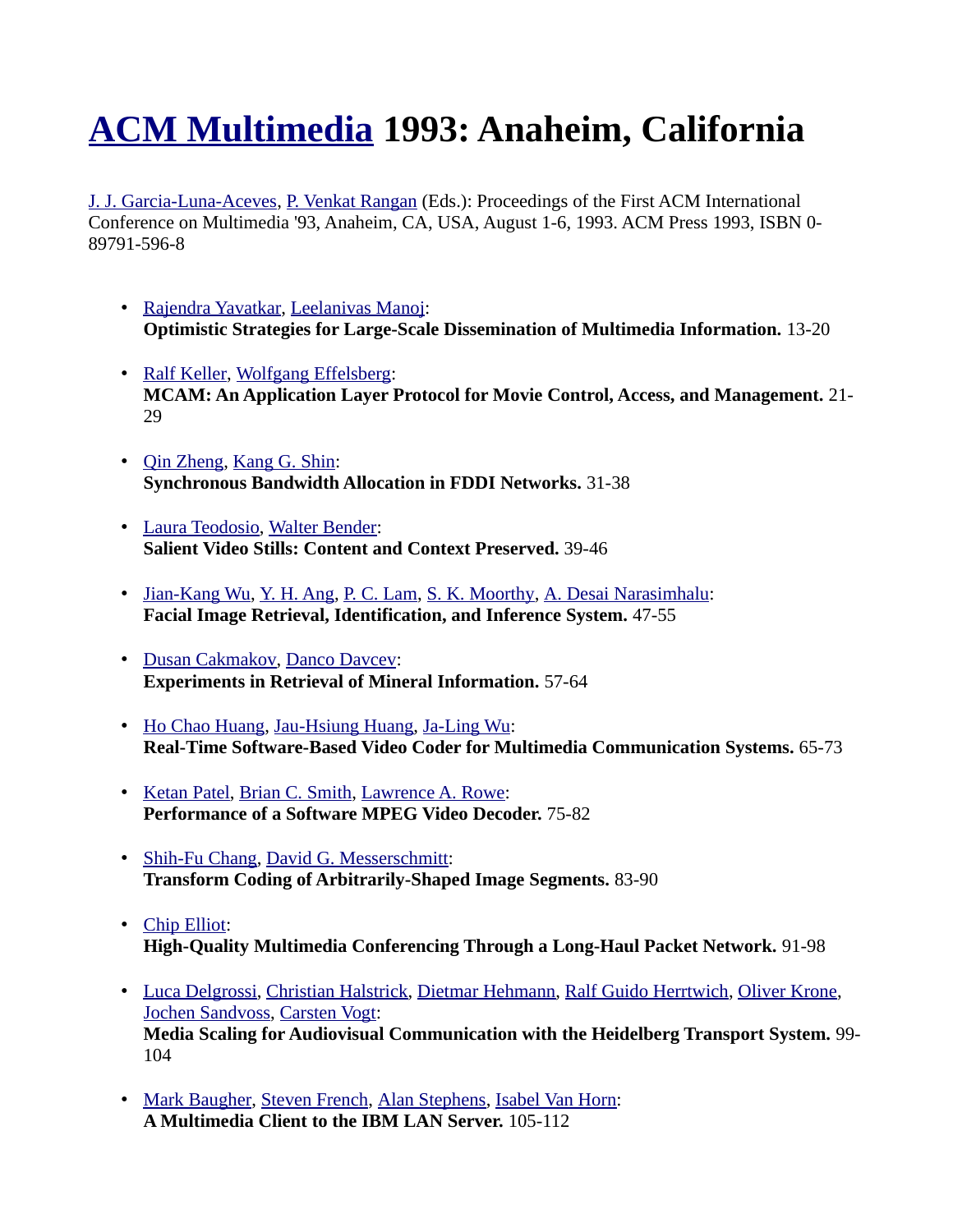• [Joel F. Adam,](http://www.informatik.uni-trier.de/~ley/db/indices/a-tree/a/Adam:Joel_F=.html) [David L. Tennenhouse:](http://www.informatik.uni-trier.de/~ley/db/indices/a-tree/t/Tennenhouse:David_L=.html)

**The Vidboard: A Video Capture and Processing Peripheral for a Distributed Multimedia System.** 113-120

- • [Roger Price:](http://www.informatik.uni-trier.de/~ley/db/indices/a-tree/p/Price:Roger.html) **MHEG: An Introduction to the Future International Standard for Hypermedia Object Interchange.** 121-128
- • [John F. Koegel,](http://www.informatik.uni-trier.de/~ley/db/indices/a-tree/k/Koegel:John_F=.html) [Lloyd Rutledge,](http://www.informatik.uni-trier.de/~ley/db/indices/a-tree/r/Rutledge:Lloyd.html) [John L. Rutledge,](http://www.informatik.uni-trier.de/~ley/db/indices/a-tree/r/Rutledge:John_L=.html) [Can Keskin:](http://www.informatik.uni-trier.de/~ley/db/indices/a-tree/k/Keskin:Can.html) **HyOctane : A HyTime Engine for an MMIS.** 129-136
- • [Brian R. Gaines,](http://www.informatik.uni-trier.de/~ley/db/indices/a-tree/g/Gaines:Brian_R=.html) [Mildred L. G. Shaw:](http://www.informatik.uni-trier.de/~ley/db/indices/a-tree/s/Shaw:Mildred_L=_G=.html) **Open Architecture Multimedia Documents.** 137-146
- • [Naveed U. Qazi,](http://www.informatik.uni-trier.de/~ley/db/indices/a-tree/q/Qazi:Naveed_U=.html) [Miae Woo,](http://www.informatik.uni-trier.de/~ley/db/indices/a-tree/w/Woo:Miae.html) [Arif Ghafoor:](http://www.informatik.uni-trier.de/~ley/db/indices/a-tree/g/Ghafoor:Arif.html) **A Synchronization and Communication Model for Distributed Multimedia Objects.** 147- 155
- • [B. Prabhakaran,](http://www.informatik.uni-trier.de/~ley/db/indices/a-tree/p/Prabhakaran:B=.html) [S. V. Raghavan:](http://www.informatik.uni-trier.de/~ley/db/indices/a-tree/r/Raghavan:S=_V=.html) **Synchronization Models for Multimedia Presentation with User Participation.** 157-166
- • [Seong Bae Eun,](http://www.informatik.uni-trier.de/~ley/db/indices/a-tree/e/Eun:Seong_Bae.html) [Eun Suk No,](http://www.informatik.uni-trier.de/~ley/db/indices/a-tree/n/No:Eun_Suk.html) [Hyung Chul Kim,](http://www.informatik.uni-trier.de/~ley/db/indices/a-tree/k/Kim:Hyung_Chul.html) [Hyunsoo Yoon,](http://www.informatik.uni-trier.de/~ley/db/indices/a-tree/y/Yoon:Hyunsoo.html) [Seung Ryoul Maeng:](http://www.informatik.uni-trier.de/~ley/db/indices/a-tree/m/Maeng:Seung_Ryoul.html) **Specification of Multimedia Composition and a Visual Programming Environment.** 167- 173
- • [Rajiv Trehan,](http://www.informatik.uni-trier.de/~ley/db/indices/a-tree/t/Trehan:Rajiv.html) [Nobuyuki Sawashima,](http://www.informatik.uni-trier.de/~ley/db/indices/a-tree/s/Sawashima:Nobuyuki.html) [Koji Yamaguchi,](http://www.informatik.uni-trier.de/~ley/db/indices/a-tree/y/Yamaguchi:Koji.html) [Koichi Hasebe:](http://www.informatik.uni-trier.de/~ley/db/indices/a-tree/h/Hasebe:Koichi.html) **Toolkit for Shared Hypermedia on a Distributed Object Oriented Architecture.** 175-182
- • [Guido van Rossum,](http://www.informatik.uni-trier.de/~ley/db/indices/a-tree/r/Rossum:Guido_van.html) [Jack Jansen,](http://www.informatik.uni-trier.de/~ley/db/indices/a-tree/j/Jansen:Jack.html) [K. Sjoerd Mullender,](http://www.informatik.uni-trier.de/~ley/db/indices/a-tree/m/Mullender:K=_Sjoerd.html) [Dick C. A. Bulterman:](http://www.informatik.uni-trier.de/~ley/db/indices/a-tree/b/Bulterman:Dick_C=_A=.html) **CMIFed: A Presentation Environment for Portable Hypermedia Documents.** 183-188
- • [Ephraim P. Glinert,](http://www.informatik.uni-trier.de/~ley/db/indices/a-tree/g/Glinert:Ephraim_P=.html) [Meera Blattner:](http://www.informatik.uni-trier.de/~ley/db/indices/a-tree/b/Blattner:Meera.html) **Programming the Multimodal Interface.** 189-197
- • [Ellen Isaacs,](http://www.informatik.uni-trier.de/~ley/db/indices/a-tree/i/Isaacs:Ellen.html) [John C. Tang:](http://www.informatik.uni-trier.de/~ley/db/indices/a-tree/t/Tang:John_C=.html) **What Video Can and Can't Do for Collaboration: A Case Study.** 199-206
- • [Scott L. Minneman,](http://www.informatik.uni-trier.de/~ley/db/indices/a-tree/m/Minneman:Scott_L=.html) [Steve R. Harrison:](http://www.informatik.uni-trier.de/~ley/db/indices/a-tree/h/Harrison:Steve_R=.html) **Where Were We: Making and Using Near-Synchronous, Pre-Narrative Video.** 207-214
- • [Louis C. Yun,](http://www.informatik.uni-trier.de/~ley/db/indices/a-tree/y/Yun:Louis_C=.html) [David G. Messerschmidt:](http://www.informatik.uni-trier.de/~ley/db/indices/a-tree/m/Messerschmidt:David_G=.html) **Architectures for Multi-Source Multi-User Video Compositing.** 215-223
- • [A. L. Narasimha Reddy,](http://www.informatik.uni-trier.de/~ley/db/indices/a-tree/r/Reddy:A=_L=_Narasimha.html) [James C. Wyllie:](http://www.informatik.uni-trier.de/~ley/db/indices/a-tree/w/Wyllie:James_C=.html) **Disk Scheduling in a Multimedia I/O System.** 225-233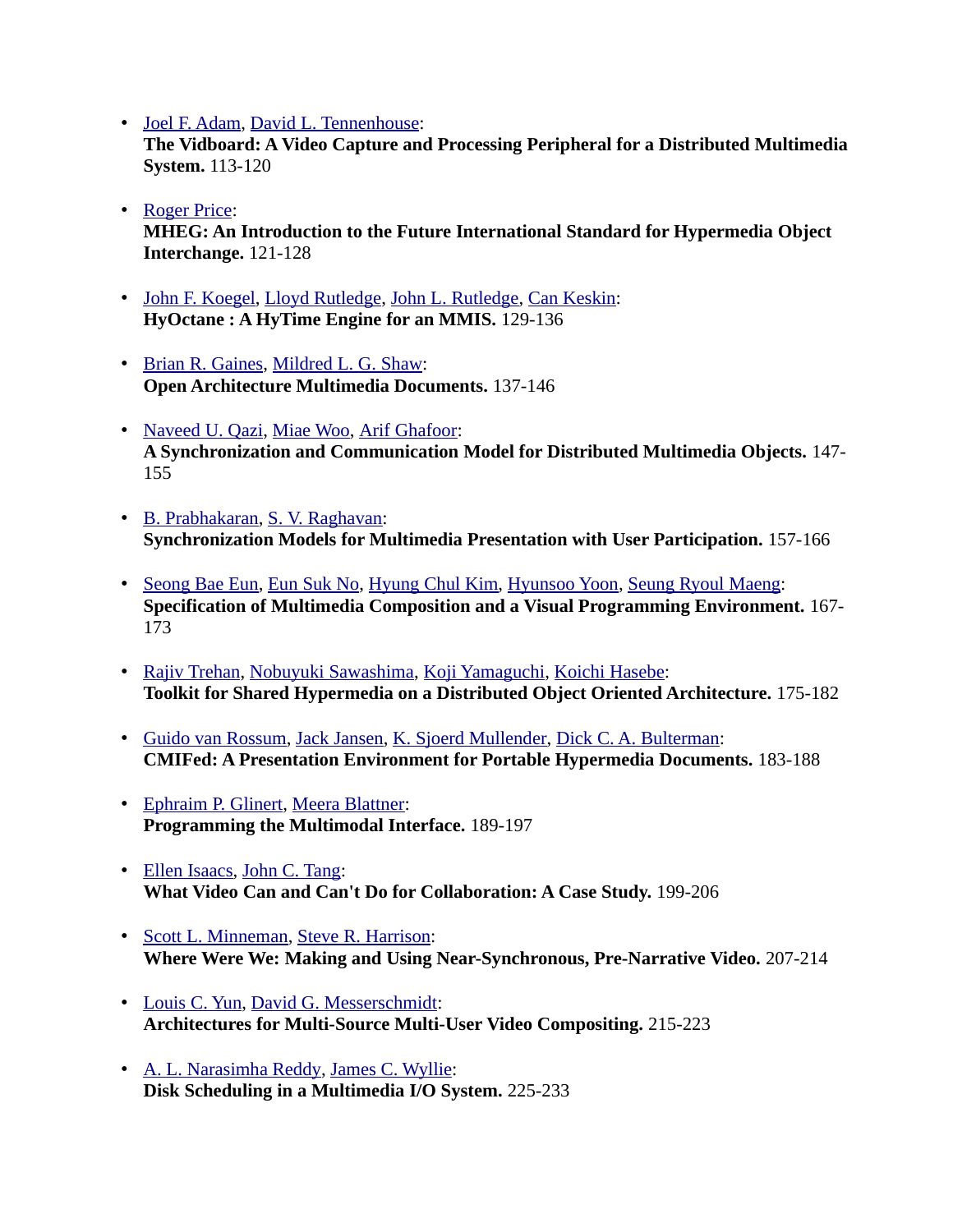- • [Mon-Song Chen,](http://www.informatik.uni-trier.de/~ley/db/indices/a-tree/c/Chen:Mon=Song.html) [Dilip D. Kandlur,](http://www.informatik.uni-trier.de/~ley/db/indices/a-tree/k/Kandlur:Dilip_D=.html) [Philip S. Yu:](http://www.informatik.uni-trier.de/~ley/db/indices/a-tree/y/Yu:Philip_S=.html) **Optimization of the Grouped Sweeping Scheduling (GSS) with Heterogeneous Multimedia Streams.** 235-242
- • [Jim Gemmell:](http://www.informatik.uni-trier.de/~ley/db/indices/a-tree/g/Gemmell:Jim.html) **Multimedia Network File Servers: Multi-Channel Delay Sensitive Data Retrieval.** 243-250
- • [Kiyotaka Otsuji,](http://www.informatik.uni-trier.de/~ley/db/indices/a-tree/o/Otsuji:Kiyotaka.html) [Yoshinobu Tonomura:](http://www.informatik.uni-trier.de/~ley/db/indices/a-tree/t/Tonomura:Yoshinobu.html) **Projection Detecting Filter for Video Cut Detection.** 251-257
- • [Toshiyuki Urabe,](http://www.informatik.uni-trier.de/~ley/db/indices/a-tree/u/Urabe:Toshiyuki.html) [Hassan Afzal,](http://www.informatik.uni-trier.de/~ley/db/indices/a-tree/a/Afzal:Hassan.html) [Grace Ho,](http://www.informatik.uni-trier.de/~ley/db/indices/a-tree/h/Ho:Grace.html) [Pramod Pancha,](http://www.informatik.uni-trier.de/~ley/db/indices/a-tree/p/Pancha:Pramod.html) [Magda El Zarki:](http://www.informatik.uni-trier.de/~ley/db/indices/a-tree/z/Zarki:Magda_El.html) **MPEGTool: An X Window Based MPEG Encoder and Statistics Tool.** 259-265
- • [Farshid Arman,](http://www.informatik.uni-trier.de/~ley/db/indices/a-tree/a/Arman:Farshid.html) [Arding Hsu,](http://www.informatik.uni-trier.de/~ley/db/indices/a-tree/h/Hsu:Arding.html) [Ming-Yee Chiu:](http://www.informatik.uni-trier.de/~ley/db/indices/a-tree/c/Chiu:Ming=Yee.html) **Image Processing on Compressed Data for Large Video Databases.** 267-272
- • [Rei Hamakawa,](http://www.informatik.uni-trier.de/~ley/db/indices/a-tree/h/Hamakawa:Rei.html) [Jun Rekimoto:](http://www.informatik.uni-trier.de/~ley/db/indices/a-tree/r/Rekimoto:Jun.html) **Object Composition and Playback Models for Handling Multimedia Data.** 273-281
- • [Lynda Hardman,](http://www.informatik.uni-trier.de/~ley/db/indices/a-tree/h/Hardman:Lynda.html) [Guido van Rossum,](http://www.informatik.uni-trier.de/~ley/db/indices/a-tree/r/Rossum:Guido_van.html) [Dick C. A. Bulterman:](http://www.informatik.uni-trier.de/~ley/db/indices/a-tree/b/Bulterman:Dick_C=_A=.html) **Structured Multimedia Authoring.** 283-289
- • [Vicki de Mey,](http://www.informatik.uni-trier.de/~ley/db/indices/a-tree/m/Mey:Vicki_de.html) [Simon J. Gibbs:](http://www.informatik.uni-trier.de/~ley/db/indices/a-tree/g/Gibbs:Simon_J=.html) **A Multimedia Component Kit: Experiences with Visual Composition of Applications.** 291- 300
- • [Steven M. Crimmins:](http://www.informatik.uni-trier.de/~ley/db/indices/a-tree/c/Crimmins:Steven_M=.html) **Analysis of Video Conferencing on a Token Ring Local Area Network.** 301-310
- • [Alexandros Eleftheriadis,](http://www.informatik.uni-trier.de/~ley/db/indices/a-tree/e/Eleftheriadis:Alexandros.html) [Sassan Pejhan,](http://www.informatik.uni-trier.de/~ley/db/indices/a-tree/p/Pejhan:Sassan.html) [Dimitris Anastassiou:](http://www.informatik.uni-trier.de/~ley/db/indices/a-tree/a/Anastassiou:Dimitris.html) **Algorithms and Performance Evaluation of the Xphone Multimedia Communication System.** 311-320
- • [Khoa D. Huynh,](http://www.informatik.uni-trier.de/~ley/db/indices/a-tree/h/Huynh:Khoa_D=.html) [Taghi M. Khoshgoftaar:](http://www.informatik.uni-trier.de/~ley/db/indices/a-tree/k/Khoshgoftaar:Taghi_M=.html) **A Performance Analysis of the IBM Subsystem Control Block Architecture in a Video Conferencing Environment.** 321-330
- • [George D. Drapeau:](http://www.informatik.uni-trier.de/~ley/db/indices/a-tree/d/Drapeau:George_D=.html) **Synchronization in the MAEstro Multimedia Authoring Environment.** 331-339
- • [M. Cecelia Buchanan,](http://www.informatik.uni-trier.de/~ley/db/indices/a-tree/b/Buchanan:M=_Cecelia.html) [Polle Zellweger:](http://www.informatik.uni-trier.de/~ley/db/indices/a-tree/z/Zellweger:Polle.html) **Automatic Temporal Layout Mechanisms.** 341-350
- • [Yechezkal-Shimon Gutfreund,](http://www.informatik.uni-trier.de/~ley/db/indices/a-tree/g/Gutfreund:Yechezkal=Shimon.html) [José P. Diaz-Gonzalez,](http://www.informatik.uni-trier.de/~ley/db/indices/a-tree/d/Diaz=Gonzalez:Jos=eacute=_P=.html) [Russell Sasnett,](http://www.informatik.uni-trier.de/~ley/db/indices/a-tree/s/Sasnett:Russell.html) [Vincent Phuah:](http://www.informatik.uni-trier.de/~ley/db/indices/a-tree/p/Phuah:Vincent.html) **CircusTalk: An Orchestration Service for Distributed Multimedia.** 351-358
- • [Laura Teodosio,](http://www.informatik.uni-trier.de/~ley/db/indices/a-tree/t/Teodosio:Laura.html) [Michael Mills:](http://www.informatik.uni-trier.de/~ley/db/indices/a-tree/m/Mills:Michael.html)